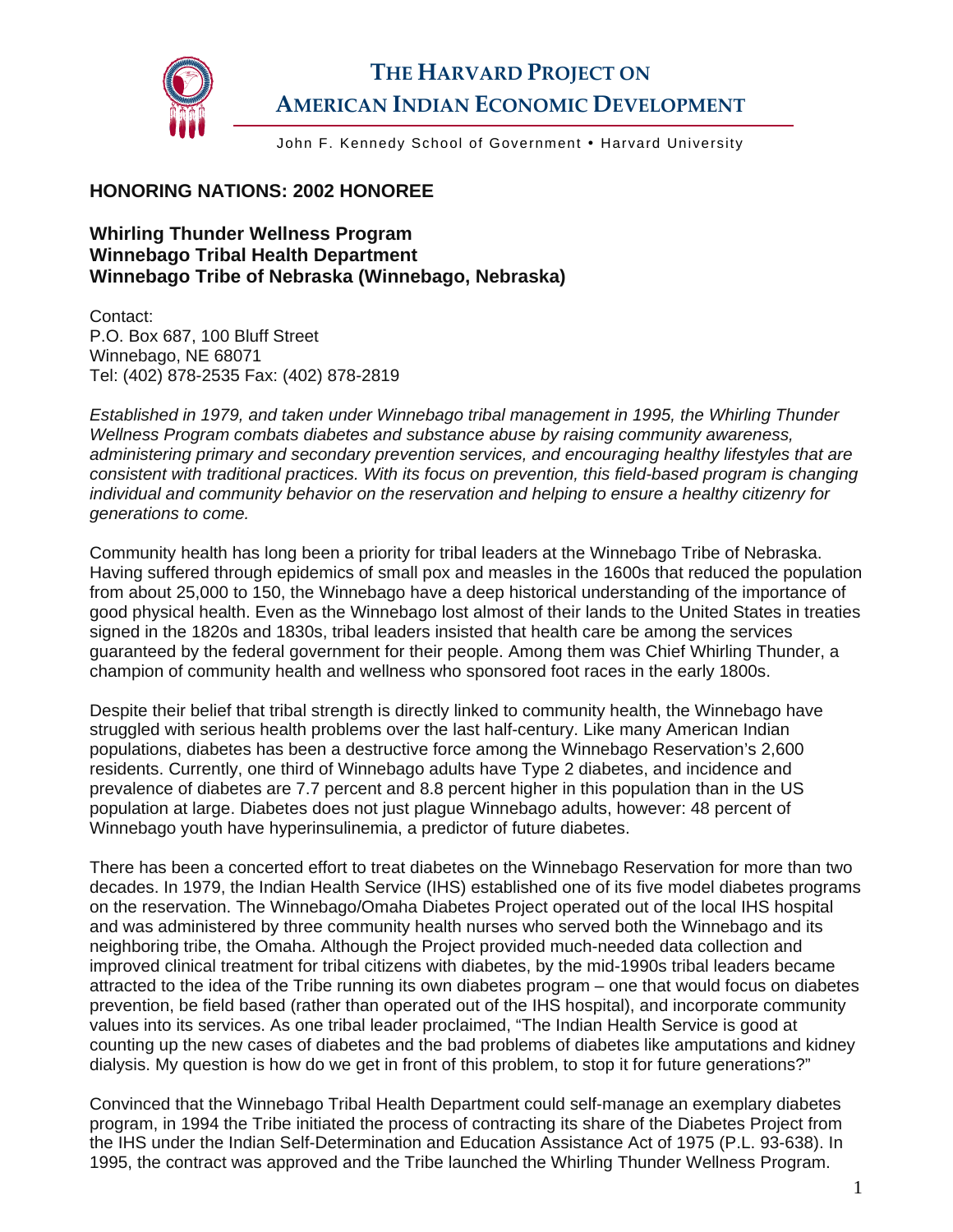Housed within the Winnebago Tribal Health Department, the Whirling Thunder Wellness Program's mission is to "elevate the health and wellness status of Winnebago community members." With a twelve-person staff comprised of four health professionals and eight para-professionals in the fields of fitness, nutrition, public health, and substance abuse prevention, the Program addresses both diabetes and substance abuse – a dual focus that has been in place since 1998 following a review that found that almost half of the diabetes sufferers have a dual diagnosis of substance abuse. The Program possesses three core objectives: first, to increase and maintain community awareness and focus on the diseases of diabetes and substance abuse; second, to provide culturally appropriate primary and secondary prevention programs and services; and third, to provide programs to encourage healthy lifestyles consistent with traditional practices. These objectives, along with the services and programs that advance them, are reviewed annually by Whirling Thunder Wellness Program staff, the Winnebago Wellness Coalition (a group of health care professionals, representatives of institutional partners, and concerned community members), and the Winnebago Tribal Health Directors.

Because of the strong ties between diabetes, substance abuse, and lifestyle behaviors, the Whirling Thunder Wellness Program works closely with Winnebago youth to establish healthy lifestyle habits that will carry over into adulthood. For example, during peak "risk hours," the Program administers a robust set of healthy options. From 3:00 to 5:00 p.m. Monday through Thursday, Program staff immerse children from kindergarten to eighth grade in exercise, athletic events, dance classes, nutrition courses, and culture and language education. Recognizing that Winnebago youth may fall into unhealthy habits during the summer months, the Program organizes a number of cultural programs – such as teaching youth how to grow and harvest Indian corn – and administers the Whirling Thunder Youth Sports Program. The Sports Program, which involves parents and other adults as coaches, includes swimming, basketball, soccer, bowling, golf, baseball, softball, boxing, martial arts, cross-country, and track and field.

In addition to these after-school and summer programs, the Whirling Thunder Wellness Program administers several other critical services for Winnebago youth. For one, the Program screens for diabetes, diabetes risk factors, and substance abuse related risk behaviors. With parental consent, the Program measures children's height, weight, blood pressure, waist/hip ratio, body composition, blood sugar levels, and undertakes Acanthosis Nigricans grading and fitness testing. Also, since 1998 the Program has operated the Kidz Café, which provides healthy meals and snacks to community children during the summer months. Each day at the Kidz Café, children are served skim milk, fresh fruits and vegetables; three days per week, they are served a bison meat entrée (for example, bison tacos and bison lasagna); bison is a traditional food which is lower in saturated fat and cholesterol than beef. Undermining the notion that kids scoff at healthy meals, the Kidz Café is quite popular: In the summer of 2001, more than nine thousand healthy lunches were served to community children. The Kidz Café has become so popular, in fact, that over seven hundred healthy lunches were purchased by adults that same summer!

The Whirling Thunder Wellness Program offers an equally impressive range of activities and programs for Winnebago adults. It provides screening for diabetes and diabetes risk factors. It encourages its clients and the community at-large to use the state-of-the-art Whirling Thunder gym. Every six to eight weeks, the Program offers adult health promotion campaigns – such as "Reach for the Stars," "Pow-Wow Trail to Fitness," and "Health for the Holidays" – which motivate adults to keep on track with their personal wellness routines by offering creative and healthy group activities. To encourage the community to develop healthy eating habits, a registered dietitian makes regular cooking demonstrations and the Program operates the Healthy Choice Café, which like the Kidz Café, serves nutritious meals. The Program also works with the elderly. For example, "Seniors on the Move" provides elders with health screening, nutrition education, arts and crafts activities, as well exercise programs twice a week. Whirling Thunder Wellness Program staff also make trips to the local nursing home every six weeks.

Among the services that the Whirling Thunder Wellness Program is most proud of is "Team Up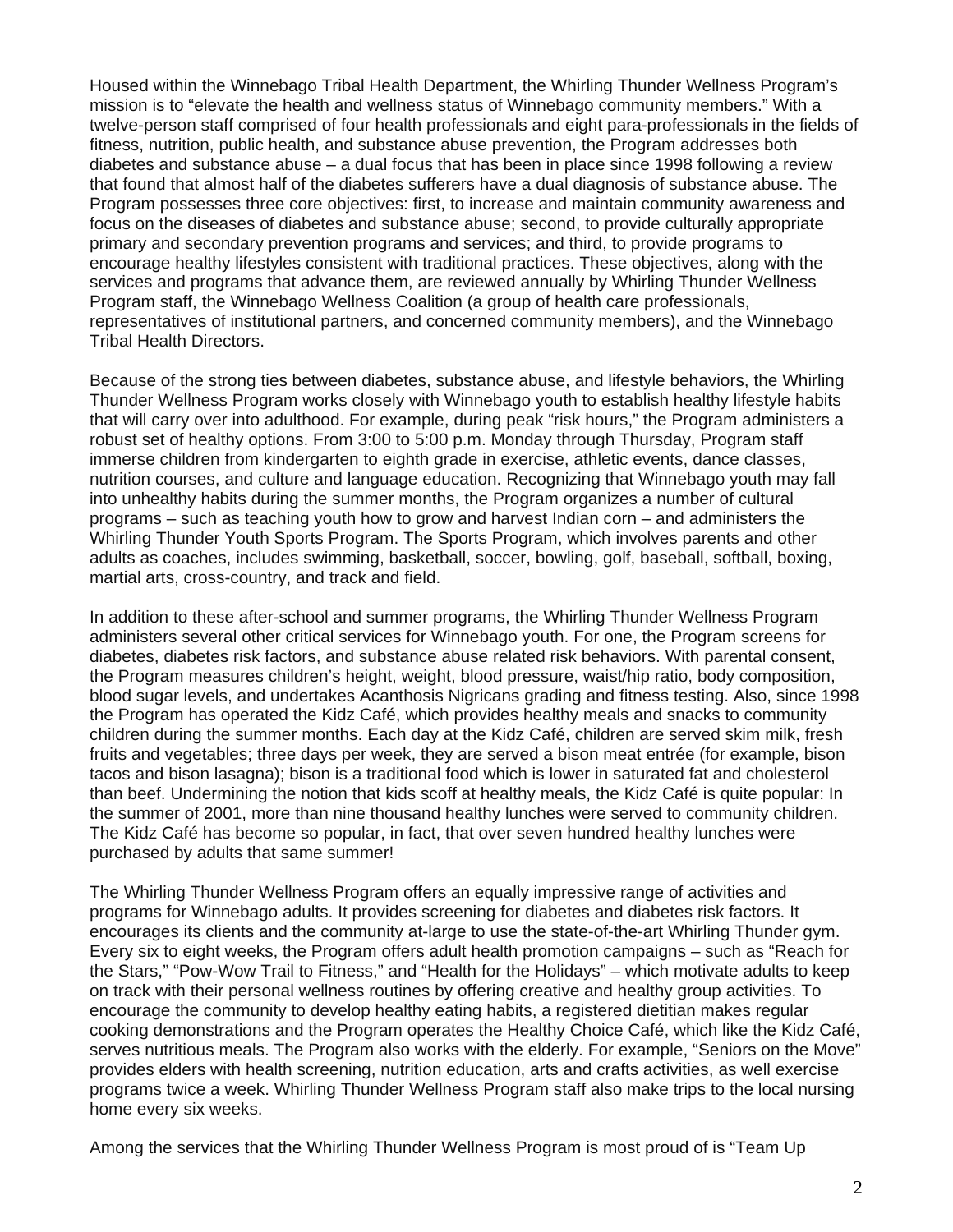Winnebago…Defeat Diabetes," an innovative diabetes treatment program that consists of a two-day intensive diabetes education conference held at an out-of-town hotel. "Team Up" brings together clients to listen to speakers and engage in "talking circle" discussions with peers and community health professionals about effective diabetes self-management. Forty-one diabetes patients have completed the "Team Up" program with remarkably positive results. In three, six, and twelve-month follow-up contacts, patients have lost weight, decreased their diabetes medication dosages, improved their lipid levels, developed healthier nutrition habits, exercised, and most importantly, maintained supportive contact with each other and Program staff. In a recent Washington Post article, one participant praised the "Team-Up" talking circles for offering support and a sense of hope: "The best thing the circles taught me is that we don't have to die from diabetes. Now I know my family has a chance."

Since assuming control of its diabetes program in 1995, the Winnebago Tribe's Whirling Thunder Wellness Program has been extremely powerful force in motivating the community to embrace healthy behaviors and reduce diabetes risk factors. In 2001, over 1,200 Winnebago adults and youth were screened for diabetes and diabetes risk factors The Program's after-school and summer athletic programs have attracted hundreds of hours of participation, and the Kidz Café and Healthy Choice Café have served thousands of healthy meals. These efforts are showing promising results: A recent study conducted at the University of Nebraska suggests that the Winnebago Tribe is winning its battle against diabetes by reducing risk factors such as obesity. Specifically, the study examined weight gain among participants in physical activity interventions sponsored by the Whirling Thunder Wellness Program and found that the increase in weight was dramatically less for youth who participated in the programs than those who did not. Anecdotal evidence supports these results. In 2000, organizers of a Program-sponsored foot race ran out of extra large T-shirts; in 2001, organizers of the same event couldn't give away the extra large T-shirts. Tribal leaders, citizens, community health professionals, and Program staff are thrilled with their progress and they are committed to building upon their success.

Both Indian and non-Indian governments and health care providers can learn a great deal from the Winnebago Tribe's Whirling Thunder Wellness Program. Four factors stand out as being especially instrumental to the Program's success.

The first is the Program's comprehensive, community wellness-based approach to dealing with the problems of diabetes and substance abuse – chronic diseases with significant behavior components to their etiology and treatment. Unlike many diabetes and/or substance abuse programs that concentrate solely on clinical treatment, the Whirling Thunder Wellness Program's focus on community prevention is changing individual and community behavior, a transformation that recent research suggests is more effective in treating diabetes than prescription medications. Consistent with the idea that multidimensional problems require multidimensional interventions, the Program combines multiple medical programs with creative nutrition awareness and physical exercise programs. Further, since the Program is tribally managed, the Winnebago Tribal Health Department is able to infuse culture into its services – which makes the Program distinctly Winnebago and thereby increases the relevance of the program in the eyes of its constituents.

A second factor that bolsters the effectiveness of the Whirling Thunder Wellness Program is its use of data. Indeed, the most impressive social service programs in Indian Country and elsewhere recognize that data collection and analysis can be powerful tools. At the Whirling Thunder Wellness Program, staff collect data that can help them track progress and results for every Program activity and service. They monitor changes in diabetes risk factors and indicators for individual children and adults. They undertake community-wide assessments of substance abuse and diabetes prevalence. They track participation in Program-sponsored events so that they gain a better understanding of what kinds of activities are most likely to generate participation among specific target populations. And they keep count of how many meals they serve to identify and evaluate eating behaviors. Armed with such information, the Program and its advisory body (which meets each year for a Program review) are able not only to evaluate the Program's success in preventing and treating diabetes and substance abuse, but also to tailor services to best meet community needs. That the Program recently created a